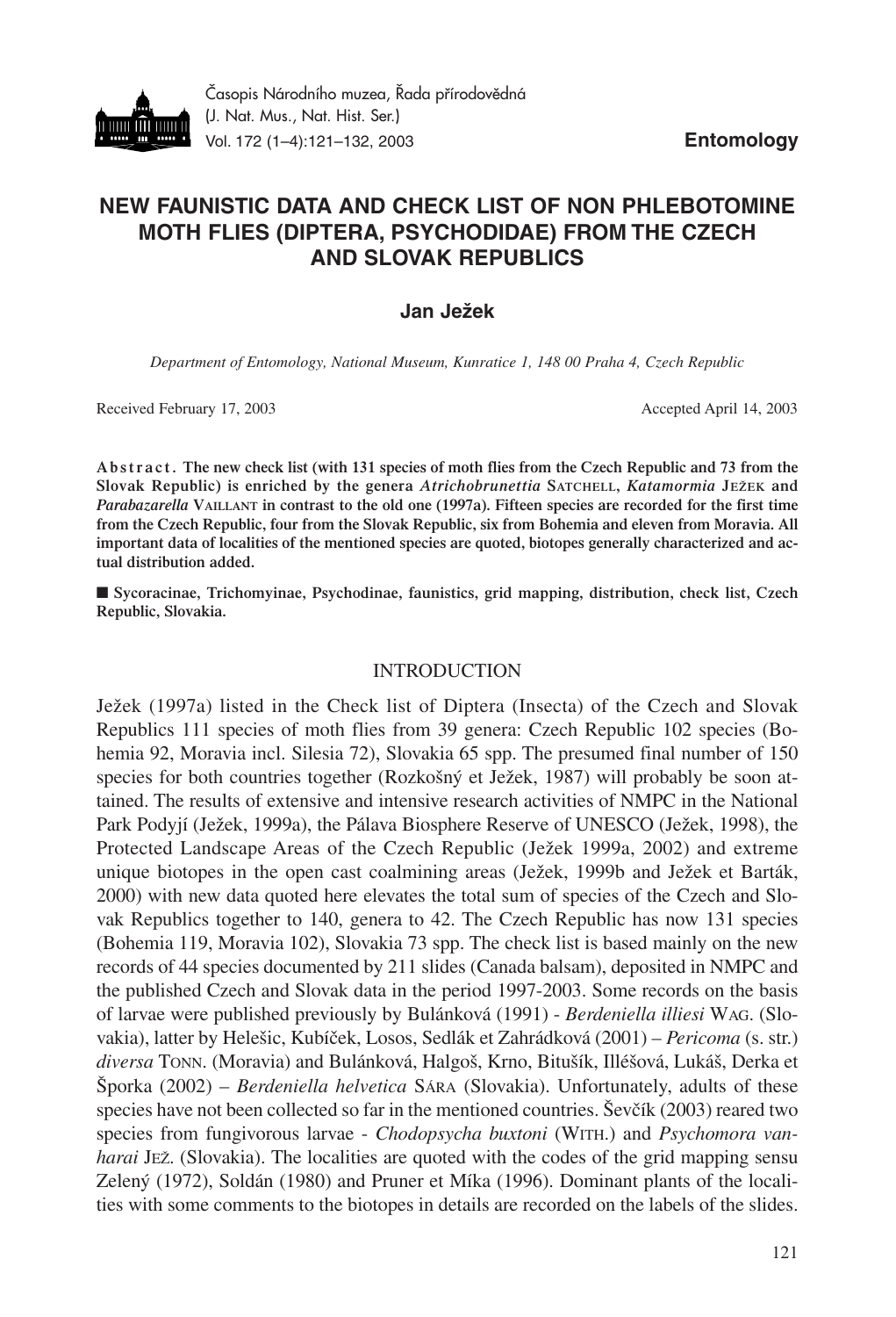Distribution of some species quoted by Wagner (1990), changed by originating of new governments mainly in the former Yugoslavia, is actualized here; additional used data were published by Duckhouse (1966, 1973), Vaillant et Terra (1987), Withers (1989), Duckhouse (1990), Draber-Moňko et al. (1991), Ježek (1992), Withers et O'Connor (1992), Wagner (1994), Andersen et Håland (1995), Ježek (1995, 1996 a, b), Andersen et Amundsen (1997), Ježek (1997, 1999a, 2002) and Wagner, Lucientes et Báez (2002).

Abbreviations and explanatory notes: NMPC – National Museum, Natural History Museum, Praha, Czech Republic; Cat. No. – evidence number of slide for the type material and historical specimens; INS – inventory number of slide; NNR – National Nature Reserve; NPP – National Park Podyjí; PBRU – Pálava Biosphere Reserve of UNESCO; PLA – Protected Landscape Area; VPV – Velká podkrušnohorská výsypka dump; M – male, F – female; B – Barták leg.; Bt – Bárta; C – Chvojka; H – Hájek; I – Ištvánech; J – Ježek; Ma – Macek; Mš – Mašínová; R – Rozkošný; T – Trojánková; V – Vaňhara; Vk – Vašek; Vl – Veselý; LT – light trap; MT – Malaise trap; YPT – yellow pan traps; SW – sweeping.

## FAUNISTIC PART

### *Sycorax popovi* JEŽEK, 1990 – 1 male

Additional unpublished details to Ježek, 1998: Czech Republic, Moravia mer., PBRU, Valtice - Na Allochu, CGM 7266, M, 2.6.1983, SW, J. Biotope: gutter of a field. Slide Cat. No. 34027, INS 7096. Distribution: Bulgaria, Czech Republic (Moravia) and Greece.

### *Sycorax tonnoiri* JUNG, 1954 – 3 males

Czech Republic, Moravia bor., PLA Jeseníky Mts, 1 km W of Branná (border of PLA), CGM 5867, M, 19.7.1999; Chebzí nr. Česká Ves (5769), M, 16.7.1995; 1.5 km SE of Lázně Lipová - railway station (5768), M, 22.7.1998. All collected by SW, J. Biotopes: brooks of pastures, marches (Fe), spruce groves. Slides Cat. No. 34028 – 34030, INS 6407, 9092, 10108. Distribution: Bosnia, Bulgaria, Czech Republic (Bohemia), Germany, Slovakia, Slovenia. New to Moravia.

### *Trichomyia urbica* CURTIS, 1839 – 7 males

Additional unpublished details to Ježek, 1998 and one new locality: Czech Republic, Moravia mer., PBRU, Lednice, Horní les forest, CGM 7166, 6M, 22.6.1981, 30.5.1983 (2 specimens), 9.6., 28.7. and 29.8.1983, LT, V; NPP (border), Hnanice (7161), M, 9.6.1998, SW, J. Biotopes: floodplain forests, rills, polluted ponds (inflows), dustbins*.* Slides Cat. No. 34031 – 34036, INS 7082, 7083, 7097, 7148, 7152, 7166, 7619. Distribution: Austria, Belgium, Czech Republic (Bohemia, Moravia), Denmark, France, Germany, Great Britain, Greece, Hungary, Ireland, the Netherlands, Norway, Poland, Romania, Slovakia, Sweden.

## *Atrichobrunettia* **(***Mirousiella***)** *graeca* JEŽEK et GOUTNER, 1993 – 3 males

Additional unpublished details to Ježek, 1998 and one new locality: Czech Republic, Moravia mer., PBRU, Lednice, Horní les forest, CGM 7166, M, 19.7.1983, LT, V; Moravia bor., Stachlovice nr. Vidnava (5669), 2M, 18.8.1996, SW, J. Biotopes: floodplain forests, spring areas. Slides Cat. No. 34037, INS 6455, 6456, 7171. Distribution: Albania, Czech Republic (Moravia), Great Britain, Greece, Ireland.

### *Atrichobrunettia* **(***Mirousiella***)** *ionica* WAGNER, 1984 – 1 male

Additional unpublished details to Ježek, 1998: Czech Republic, Moravia mer., PBRU, Lednice, Horní les forest, CGM 7166, M, 28.7.1983, LT, V. Biotope: floodplain forest. Slide Cat. No. 34038, INS 11254. Distribution: Czech Republic (Moravia) and Greece.

### *Jungiella* **(***Psychocha***)** *laminata* (SZABÓ, 1960) – 1 male

Czech Republic, Moravia mer., Citonice env. Znojmo, Mramotický potok brook, CGM 7161, M, 12.6.1998, SW, J*.* Biotope: banks of a brook. Slide Cat. No. 34039, INS 8345. Distribution: Czech Republic (Bohemia), Hungary, Serbia. New to Moravia.

### *Jungiella* **(***Psychocha***)** *procera* KREK, 1971 – 1 male

Czech Republic, Bohemia sept., PLA Kokořínsko, Pšovka brook nr. Velký rybník pond, CGM 5653, M, 4.6.1998, SW, C. Biotope: banks of a brook. Slide Cat. No. 34040, INS 10899. Distribution: Bosnia and Herze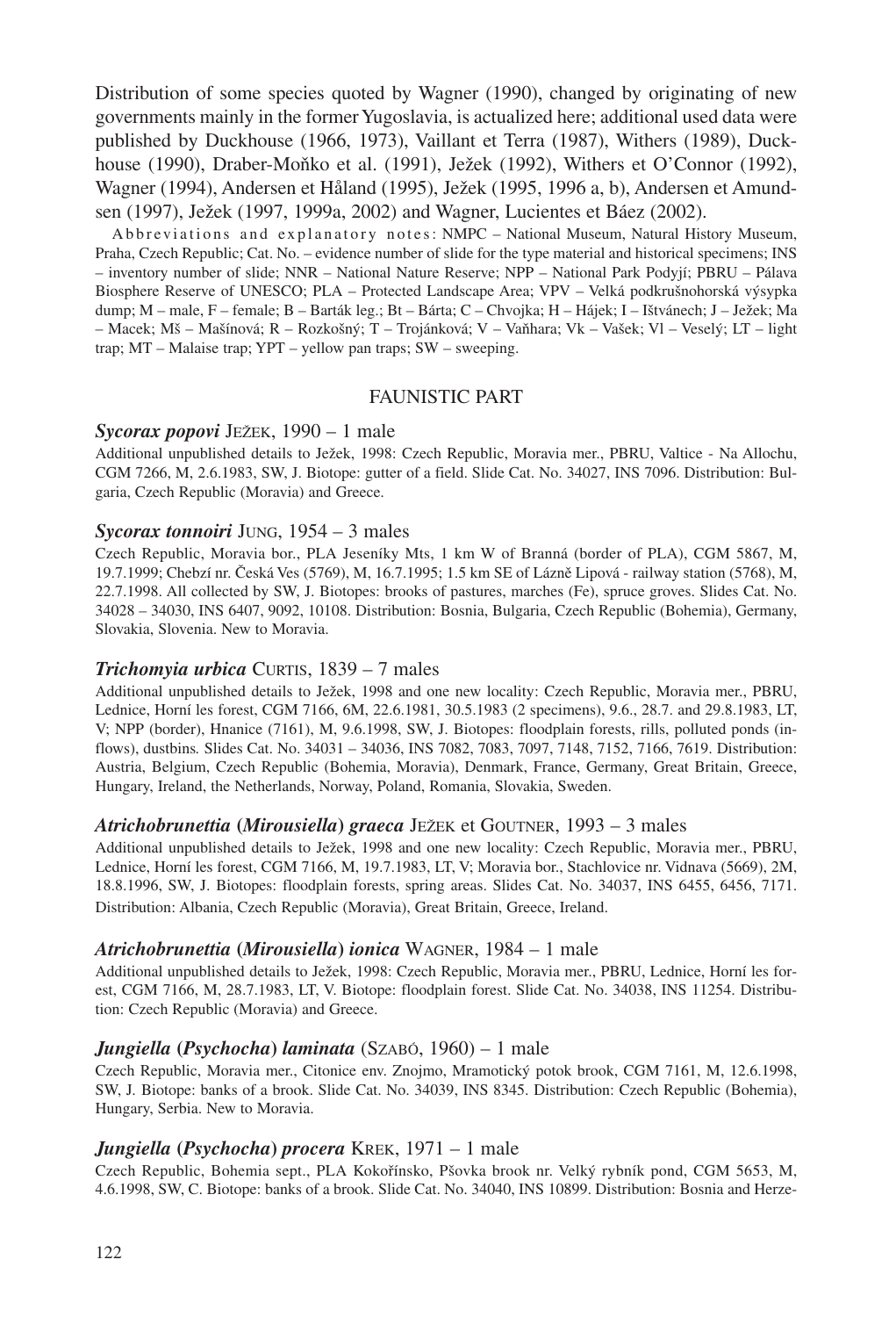govina, Czech Republic (Moravia), Serbia. New to Bohemia.

## *Lepiseodina tristis* (MEIGEN, 1830) – 4 males

Additional unpublished details to Ježek, 1998: Czech Republic, Moravia mer., PBRU, Lednice, Horní les forest, CGM 7166, 4M, 9. and 18.8.1982, 15. and 29.8.1983, LT, V. Biotope: floodplain forest. Slides Cat. No. 34041 - 34044, INS 6839, 7100, 7153, 7192. Distribution: Austria, Belgium, Czech Republic (Bohemia, Moravia), France (incl. Corsica), Germany, Great Britain, Ireland, Italy, Latvia, the Netherlands, Romania, ?Yugoslavia (former); Algeria.

### *Parajungiella ellisi* (WITHERS, 1987) – 5 males

Czech Republic, Moravia mer., Citonice env. Znojmo, Na hájkách - rybník pond, CGM 7161, 2M, 28.5.1995; Moravia bor., PLA Jeseníky Mts, Horní Moravice env. Rýmařov (6069), M, 16.6.1994; Slovakia, Tatranské Matliary env. Poprad (6887), 2M, 15.6.1982. All collected by SW, J. Biotopes: ponds, brooks, swamps, inundated meadows. Slides Cat No. 34045-34049, INS 6061, 6063, 11256-11257. Distribution: Austria, Czech Republic (Bohemia), Great Britain, Ireland, Russia (Siberia). New to the fauna of Slovakia, new to Moravia.

### *Parajungiella prikryli* JEŽEK, 1999 – 2 males

Czech Republic, Moravia mer., NPP, between Čížov and Horní Břečkov, CGM 7161, M, 31.5.1995; Znojmo water reservoir, Trouznické údolí valley nr. Konice (7162), M, 29.5.1995. All collected by SW, J. Biotopes: forest rills. Slides Cat. No. 34050-34051, and 11258-11259. Distribution: Czech Republic (Bohemia), new to Moravia.

### *Parajungiella pseudolongicornis* (WAGNER, 1975) – 7 males

Czech Republic, Moravia mer., Citonice env. Znojmo, Na hájkách – rybník pond, CGM 7161, 2M, 28.5.1995; NPP, between Čížov and Horní Břečkov (7161), M, 31.5.1995; Hnanice (Fládnická chata hunting lodge) – 9 mlýnů mills (7161), Dyje river, M, 9.6.1998; 2 km S of Lesná env. Horní Břečkov (7161), 2M, 31.5.1995; Slovakia, Sečovce env.Trebišov (7295), M, 27.5.1979. All collected by SW, J. Biotopes: forests, ponds, rills, rivers, swamps (Salicetum). Slides Cat. No. 34052-34058, INS 6023, 6025, 6039, 6057, 6062, 8349, 11260. Distribution: Austria, Bosnia and Herzegovina, Czech Republic (Bohemia), Great Britain, Ireland, Serbia. New to the fauna of Slovakia, new to Moravia.

## *Parajungiella serbica* (KREK, 1985) – 2 males

Slovakia, Nízké Tatry Mts, Ľubeľa nr. Liptovský Mikuláš, CGM 6982, 2M, 11.6.1987, SW, J. Biotopes: wet meadows, swamps, small brooks, pastures, solitary willows. Slides Cat. No. 34059-34060, INS 11261-11262. Distribution: Czech Republic (Bohemia), Greece, Serbia. New to the fauna of Slovakia.

### *Paramormia* **(***Duckhousiella***)** *cornuta* NIELSEN, 1964 – 1 male

Czech Republic, Bohemia or., PLA Železné hory Mts, Podmoklany, Mokřadlo pond, CGM 6260, M, 15.6.1999, SW, J. Slide Cat. No. 34061, INS 11263. Distribution: Madeira. New to the fauna of the Czech Republic (Bohemia).

## *Peripsychoda fusca* (MACQUART, 1826) – 2 males

Czech Republic, Bohemia or., PLA Broumovsko, Křinice nr. Broumov, Křinické rybníky ponds, Kočičí mlýn mill, CGM 5463, M, 22.5.1997, J; between Šonov and Wysoka 750.3 m a. s. l. (hill in Poland), 530 m a. s. l. (5364), M, 16.6.1997, C. All collected by SW. Biotopes: ponds, swamps (Alnetum), brooks, spring areas. Slides Cat. No. 34062-34063, INS 7329, 7338. Distribution: Albania, Austria, Belgium, Bosnia, Corsica, Czech Republic (Moravia), Denmark, Finland, France, Germany, Great Britain, Greece, Hungary, Italy, Macedonia, the Netherlands, Poland, Romania and Serbia. New to Bohemia.

## *Sciria advena* (EATON, 1893) – 3 males

Additional unpublished details to Ježek, 1998 and Ježek et Barták, 2000: Czech Republic, Bohemia bor.- occ., Štěpánov, Lukovský potok brook, CGM 5449, 2M, 13.-28.5. and 28.5.-15.6.1998, MT, B; Moravia mer., PBRU, between Pavlov and Šakvice (7166), M, 11.5.1983, SW, J. Biotopes: swamping inundation areas, brooks in Alnetum. Slides Cat. No. 34063, 34234-34235, INS 11264, 11356-11357. Distribution: Czech Republic (Moravia), France, Germany, Great Britain and Ireland.

*Telmatoscopus carpathicus* JEŽEK, 1988 – 2 males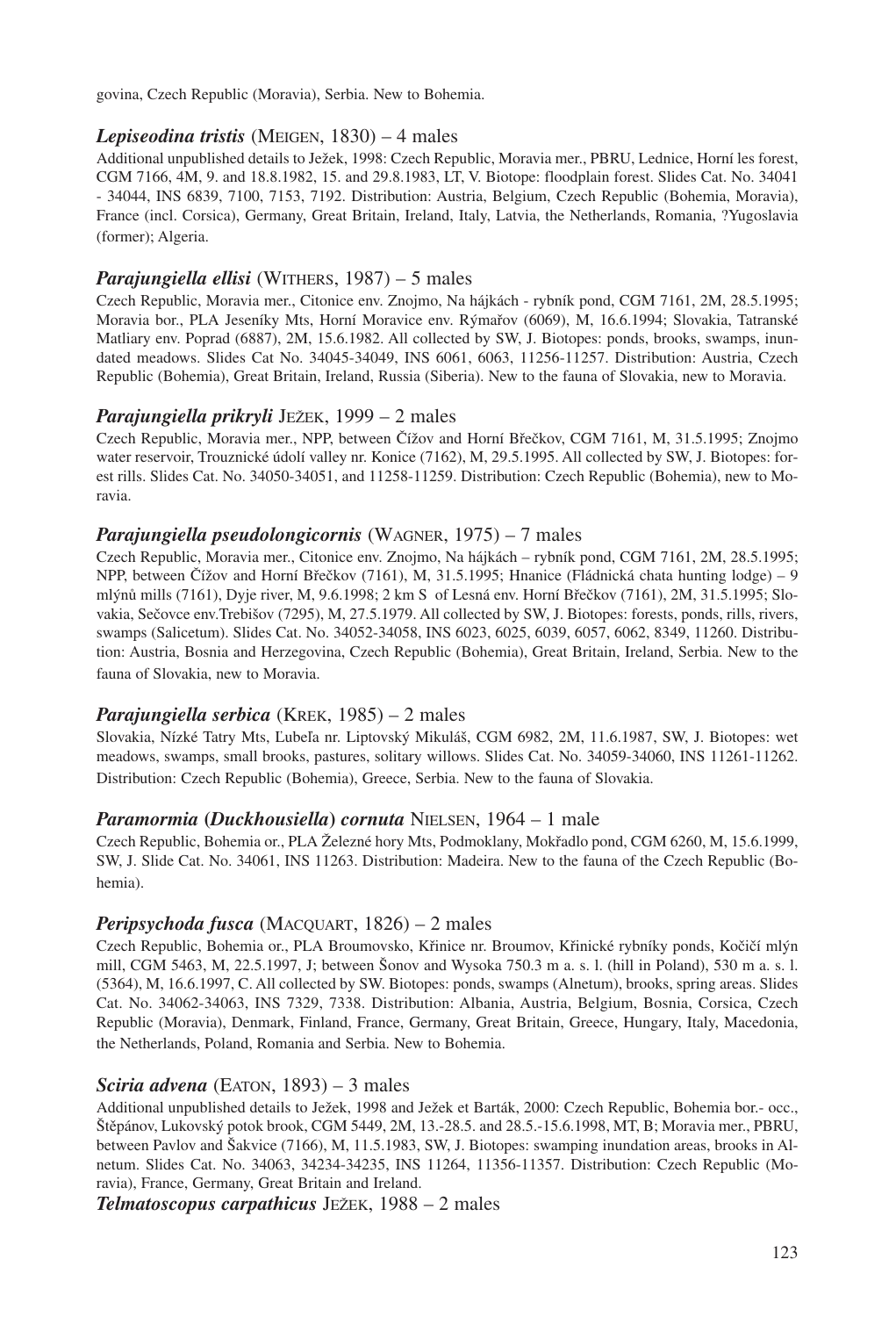Czech republic, Moravia bor., PLA Jeseníky Mts, 4 km SE of Velká kotlina basin nr. Karlov pod Pradědem, Moravice stream valley, CGM 5969, 2M, 7.6.1993, SW, J. Biotope: mountain slope spring area. Slides Cat. No. 34064-34065, INS 11265-11266. Distribution: Slovakia. New to the fauna of the Czech Republic (Moravia).

## *Telmatoscopus carthusianus* (VAILLANT, 1972) – 2 males

Czech Republic, Moravia mer., NPP, between Čížov and Horní Břečkov, CGM 7161, M, 31.5.1995; Znojmo – Na vyhlídce (7162), M, 27.5.1995. All collected by SW, J. Biotopes: rocky cornices, rills, brooks of forests. Slides Cat. No. 34066-34067, INS 6000, 6048. Distribution: Czech Republic (Bohemia), France, Germany, Slovenia. New to Moravia.

## *Telmatoscopus labeculosus* (EATON, 1893) – 1 male

Czech Republic, Moravia bor., Pastviska env. Javorník, Červenka brook, CGM 5567, M, 13.7.1996, SW, J. Biotope: meadow brook, rills. Slide Cat. No. 34068, INS 11267. Distribution: Belgium, Denmark, France, Great Britain, Ireland. New to the fauna of the Czech Republic (Moravia).

## *Philosepedon austriacum* VAILLANT, 1974 – 10 males

Additional unpublished details to Ježek, 1998 and 6 new localities: Czech Republic, Moravia mer., PBRU, between Břeclav and Kostice, CGM 7267, M, 27.6.1997; Lanžhot (7267), M, 26.6.1997; Mikulov, Šibeničník pond nr. Šibeniční vrch hill 238 m a. s. l. (7265), M, 2.9.1997; between Mikulov and Sedlec, Mikulovská alej avenue (7266), M, 2.9.1997; Moravia bor., Vlaské env. Hanušovice (5967), M, 26.7.2001; Králický Sněžník Mts (Moravian part), Květná, Krupá brook (5867), M, 17.7.1999; Stříbrnice env. Staré Město pod Sněžníkem (5767), M, 15.7.1996; PLA Jeseníky Mts, Jeseník – Bukovice, pond nr. Bukovický vrch hill 557 m a. s. l. (5769), M, 21.9.1998; between Nové Losiny and Přemyslov (5868), 786 m a. s. l., M, 21.7.1994; Vikýřovice (out of PLA) env. Šumperk (6068), M, 20.7.1995. All collected by SW, J. Biotopes: mountain slope spring areas, brooks, gutters, ponds, swamps, fields with irrigation water canals and dustbins, rivers and tributary flows, wet bark of large and old tufted willows during rainy weather. Slides Cat. No. 34069-34072, INS 6445, 6504, 6857, 6869, 7059, 7203, 7442, 8173, 9055, 10402. Distribution: Austria, Czech Republic (Bohemia, Moravia), Germany, Greece, Russia (incl. Siberia), Slovakia, Slovenia.

## *Philosepedon balkanicum* KREK, 1971 – 4 males

Czech Republic, Moravia bor., Sv. Trojice (862.4 m a. s. l.) nr. Vysoký Potok, Na hranici (studánka well), 949.6 m a. s. l., CGM 5967, M, 14.8.2001; Rychlebské hory Mts, Lipová Lázně – vicinity of the cave Na Pomezí (5768), M, 30.7.1995; PLA Jeseníky Mts, Třemešek env. Šumperk (6068), M, 13.7.1995. All collected by SW, J. Velká kotlina basin nr. Karlov pod Pradědem (5969), M, 14.-26.6.1994, MT, I. Biotopes: mountain slope spring areas, avalanche grooves, forest wells and brooks. Slides Cat. No. 34073-34076, INS 5709, 5734, 7381, 10407. Distribution: Abkhazia, Bosnia and Herzegovina, Czech Republic (Bohemia), Germany, Slovakia, Slovenia. New to Moravia.

## *Philosepedon hrudkai* JEŽEK, 1999 – 1 male

Czech Republic, Moravia bor., PLA Jeseníky Mts (border), Lesní Mlýn nr. Dolní Moravice, CGM 6069, M, 23.9.2000, SW, J. Biotope: marshes, Fe. Slide Cat. No. 34077, INS 10170. Distribution: Czech Republic (Bohemia). New to Moravia.

## *Threticus arvernicus* VAILLANT, 1972 – 1 male

Czech Republic, Moravia bor., PLA Jeseníky Mts, Kouty nad Desnou (east part – cottages), brook originating in Smutný žleb groove, CGM 5868, M, 18.8.1999, SW, J. Biotope: mountain spring area, dustbins. Slide Cat. No. 34078, INS 10154. Distribution: France. New to the fauna of the Czech Republic (Moravia).

## *Threticus incurvus* KREK, 1972 – 4 males

Czech Republic, Bohemia or., PLA Broumovsko, Adršpach – railway station, CGM 5362, Metuje river, M, 21.5.1997; Adršpach - Spálený Mlýn mill (5362), M, 21.5.1997; Králický Sněžník Mts (Bohemian part), Velká Morava (5866), Morava river, M, 6.5.2000; vicinity of the hotel Prometheus (5866), M, 26.5.1999. All collected by SW, J. Biotopes: mountain slope spring areas, wet rocks, sandstones, forest edges and boar's baths, small brooks, banks of rivers and tributary rills, swampy meadows. Slides Cat. No. 34079-34082, INS 7279, 7337, 9267, 9492. Distribution: Austria, Bosnia, Bulgaria, Czech Republic (Moravia), Germany, Slovakia, Switzerland. New to Bohemia.

## *Chodopsycha buxtoni* (WITHERS, 1988) – 3 males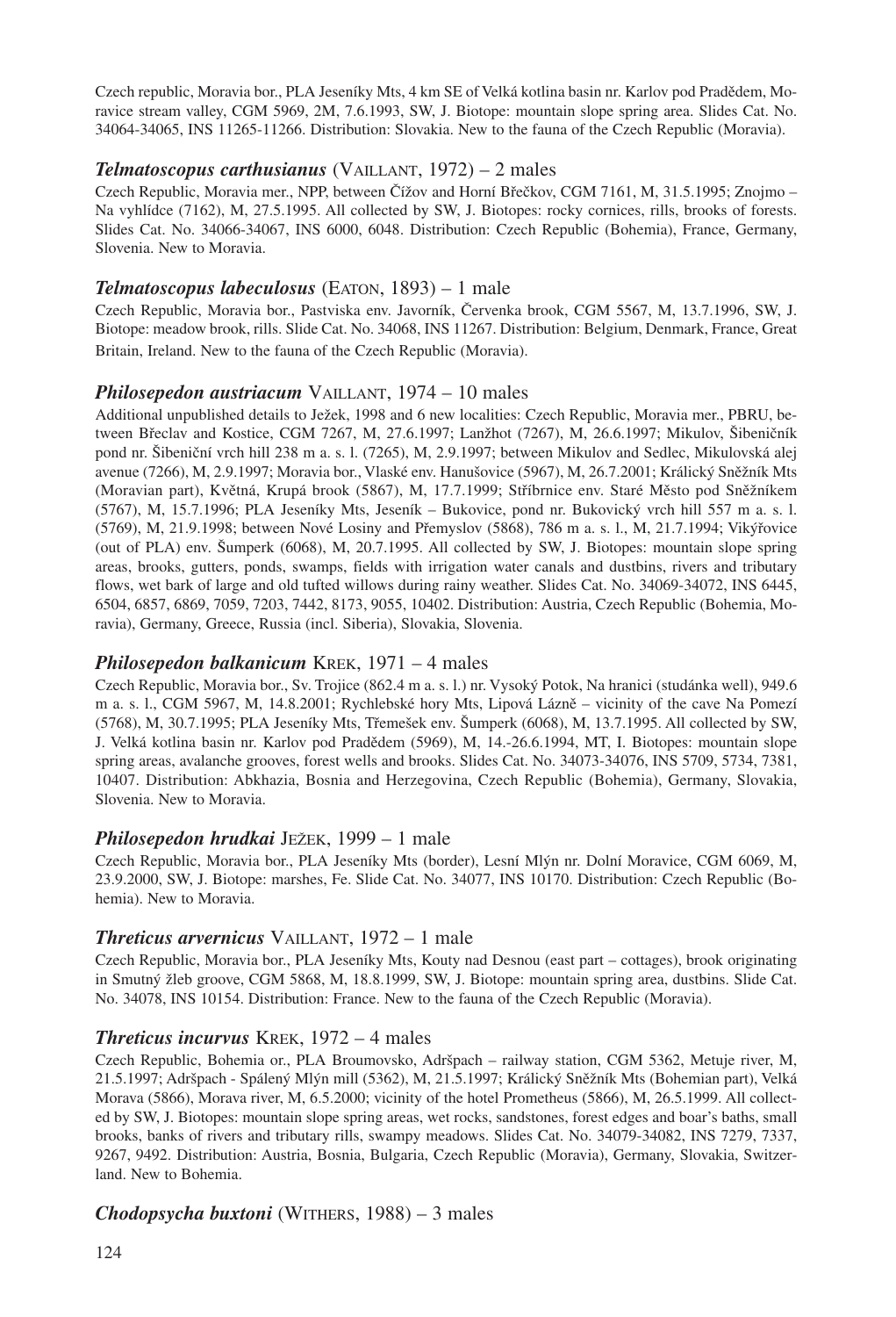Additional unpublished details to Ježek, 1998: Czech Republic, Moravia mer., PBRU, Lednice, Horní les forest, CGM 7166, 30.9.1982 (M) and 19.7.1983 (2M), LT, V. Biotope: floodplain forest. Slides Cat. No. 34083-34085, INS 11268-11270. Distribution: Czech Republic (Moravia), Great Britain; unpublished data from Slovakia – Ševčík, 2003 (biology: Ševčík, 2001).

## *Logima sigma* (KINCAID, 1899) – 1 female

Czech Republic, Bohemia or., PLA Železné hory Mts, Lichnice-Kaňkovy hory Mts (NNR), CGM 6159, F, without a date, MT, Bt. Biotope: forest rills. Slide Cat. No. 34086, INS 11271. Distribution: Belgium, France, Great Britain, Norway, Poland, Spain (incl. Madeira); Antipodes Is., Auckland I., Australia, Campbell I., Chile, Enderby I., Ewing I., French I., Macquarie I., New Zealand, Ocean I., Rose I., Saint Helena, USA. New to the fauna of the Czech Republic (Bohemia).

C o m m e n t s : The subgenital plate of the mentioned female (INS 11271) corresponds to the same of *sigma* figured by Quate (1955, p. 224, Fig. 74b). European *Psychoda surcoufi* TONNOIR, 1922 was synonymized with American *Psychoda sigma* KINCAID, 1899 by Del Rosario (1936) on the basis of the shape of female subgenital plate (p. 147, Plate 3, Fig. 4). This synonymy was interpreted incorrectly by Withers (1988) in a contradiction with the principle of priority (ICZN-1999, 6.23.1).

### *Psychoda crassipennis* TONNOIR, 1940 – 5 males

Czech Republic, Bohemia occ., Dvoreček nr. Františkovy Lázně, Mělký rybník pond, CGM 5839, M, 14.5.1999, SW, J; Bohemia or., PLA Železné hory Mts, NNR Lichnice-Kaňkovy hory Mts (6159), 3M, 22.5.2000, MT, Bt; Mělčany (out of PLA) nr. Dobruška (5763), M, 22.4.-8.5.2002, MT, C+Ma+J. Biotopes: ponds, marshes with dustbins. Slides Cat. No. 34087-34091, INS 10032, 10035, 10051, 10637, 10960. Distribution: Denmark, France, Germany, Great Britain, Ireland, the Netherlands, Norway, Sweden. New to the fauna of the Czech Republic (Bohemia).

### *Psychodocha elegans* (KINCAID, 1897) – 2 females

Czech Republic, Bohemia occ., Sokolov coalmining area, VPV, Vintířov, Modráčkový rybník pond, CGM 5742, F, 28.8.2002; Vřesová (5742), F, 26.10.2002. All collected by MT, C+Ma+J. Biotopes: ponds, swamps, sludgedrying bed of ash matter. Slides Cat. No. 34092-34093, INS 11253, 11272. Distribution: USA. New to the fauna of the Czech Republic (Bohemia) and to the Palaearctic region (Holarctic species).

### *Psychodocha itoco* (TOKUNAGA et KOMYO, 1955) – 16 males

Czech Republic, Bohemia or., PLA Orlické hory Mts, Trčkov (NNR), CGM 5664, 3M, 26.5.-9.6., 29.6.-18.7. and 26.8.-15.9.1994, MT, H+Vk+J; Králický Sněžník Mts, Velká Morava – Patzelt's cave (5866), Kamenitý potok brook, 3M, 2.8.2001, MT, Vl+C+Ma+J; Velká Morava – U strašidel hovel (slope above) env. NNR Králický Sněžník Mt. 1423.7 m a. s. l. (5766), 6M, 23.8.2001, MT, Vl+C+Ma+J; PLA Železné hory Mts, NNR Lichnice – Kaňkovy hory Mts (6159), 2M, 22.5.2000, MT, Bt; Slavická obora deer-park env. Nasavrky, Práčov pond (6160), M, 7.9.1998, SW, J; Moravia bor., PLA Jeseníky Mts, Velká kotlina basin nr. Karlov pod Pradědem (5969), M, 14.-26.6.1994, MT, I. Biotopes: forests with fallen trees, swamping slope areas, avalanche grooves, brooks and ponds. Slides Cat. No. 34094-34109, INS 10317-10322, 10324, 10345, 10347, 11273-11279. Distribution: Japan, Ryukyu Is. New to the fauna of the Czech Republic (Bohemia, Moravia).

C o m m e n t s . Compared with two males determined by M. Tokunaga: Japan, Hachijo, June, 1953, deposited in the Saikyo University, Kyoto (Laboratory of Entomology). Dr. M. Sasakawa selected for me only suitable slides and organized kindly the loan; Tokunaga (1955) figured the dorsal phallomeres of aedeagal complex of his new species without clearly separated apical pointed patch (the cleft was not visible), bent backwards in contrast to the reality (examination of the aedeagal complex in a rotation is badly needed).

### *Psychomora vanharai* JEŽEK, 1995 – 5 males

Czech Republic, Bohemia occ., Sokolov coalmining area, Lomnice – Lomnický les forest, water reservoir Šídlo, CGM 5741, M, 28.8.2001, MT, C+J; VPV, Vintířov, Panský and Modráčkový rybník ponds (5742), 3M, 28.8.(second locality, one M) and 26.10.2002, MT, C+Ma+J; Bohemia or., PLA Železné hory Mts, Křižanovice water reservoir nr. Hradiště (6160), M, 26.6.2001, SW, J. Biotopes: banks of water reservoirs, ponds, inundated funnelled holes of sunken shafts and old deep mining works, arms of trees above water level, swamping areas. Slides Cat. No. 34110-34114, INS 10485, 10743, 11168-11169, 11252. Distribution: Czech Republic (Moravia); unpublished data from Slovakia – Ševčík, 2003 (biology: Ševčík, 2001). New to Bohemia.

*Ypsydocha setigera* (TONNOIR, 1922) - 2 males, 6 females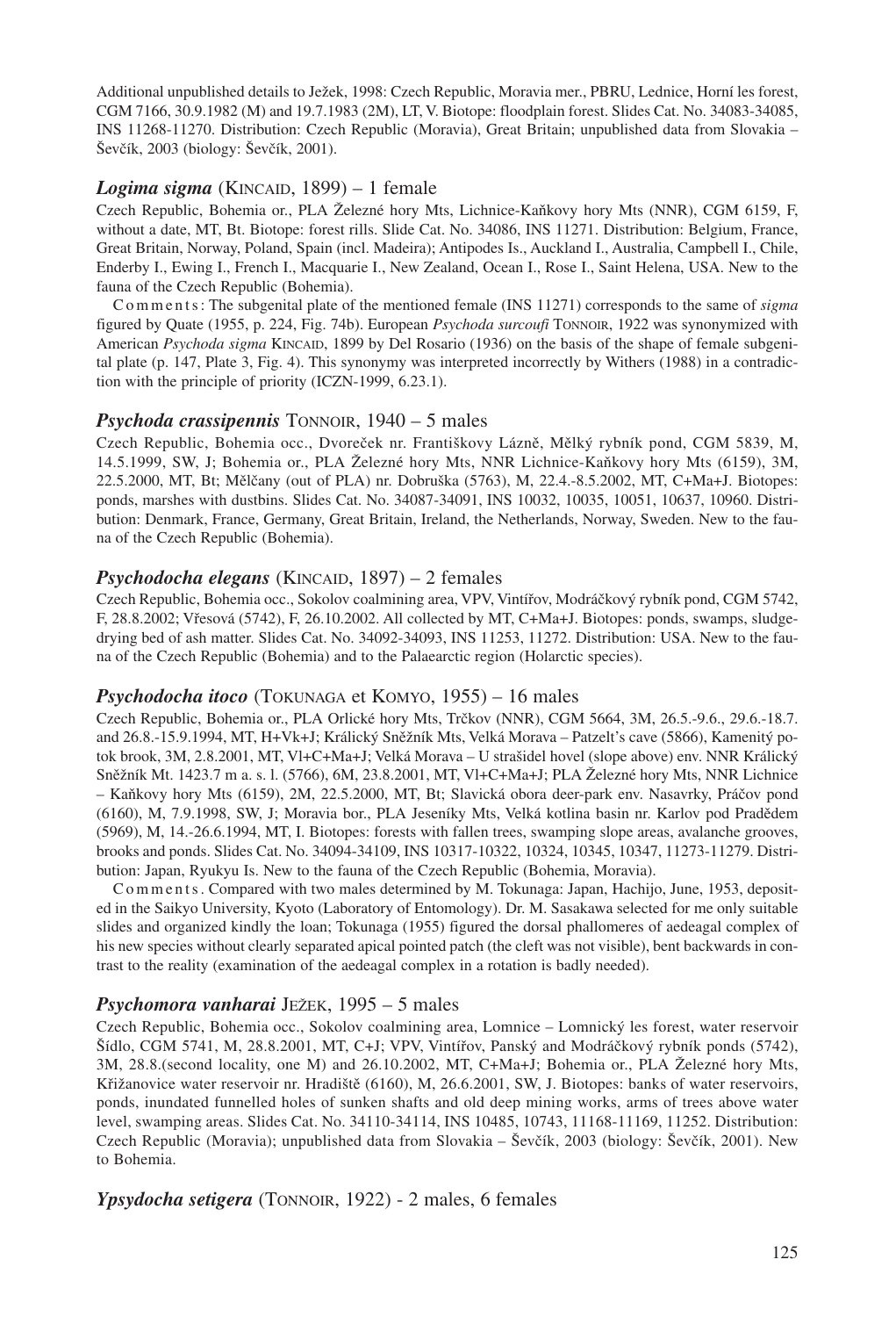Czech Republic, Moravia bor., Podlesí env. Hanušovice, 624.1 m a. s. l., CGM 5967, M, 28.7.2001; between Šléglov and Vikantice (5867), F, 19.7.1999; PLA Jeseníky Mts, 1 km W of Branná (5867), F, 19.7.1999; Bělá pod Pradědem, Domašovský kopec hill 663 m a. s. l. (5869), 2F, 25.6.1999; Filipovické louky meadows nr. Horní Domašov (5869), F, 23.6.1999; Heřmanovice nr. Zlaté Hory (5770), M, 27.6.1995. All collected by SW, J. Velká kotlina basin (5969), F, 14.-26.6.1994, MT, I. Biotopes: cowsheds, pastures and accumulated stones with large growth of filberts, wet meadows, slope spring areas (avalanche grooves), brooks, swamps (Alnetum), Fe. Slides Cat. No. 34115-34122, INS 4882, 7424, 9008, 9020, 9061, 9088, 10160, 10415. Distribution: Belgium, Czech Republic (Bohemia), Denmark, France, Germany, Great Britain, Ireland, Italy, Norway, Romania, Slovakia, Spain, Sweden, Canada, Japan, USA. New to Moravia.

## *Berdeniella chvojkai* JEŽEK, 1999 – 2 males

Czech Republic, Moravia bor., PLA Jeseníky Mts, Dolní Moravice, Mlýnský potok brook, CGM 6069, M, 16.6.1994; Karlov pod Pradědem (5969), Moravice river, M, 11.6.1997. All collected by SW, J. Biotopes: forest areas, brooks, rivers, arms of trees above water level, marshes. Slides Cat. No. 34123-34124, INS 10188, 11280. Distribution: Czech Republic (Bohemia). New to Moravia.

### *Berdeniella matthesi* (JUNG, 1954) – 30 males

Czech Republic, Bohemia occ., Sokolov coalmining area, Březová, CGM 5841, 2M, 1.6.1997; VPV - Pastviny (part near Vintířov) - 5742, M, 17.5.1995; Bohemia sept., PLA Jizerské hory Mts, Nýčovy domky cottages env. Souš (5257), M, 24.5.2000; Bohemia or., PLA Železné hory Mts, Barovice (6260), Barovka brook, M, 3.5.2000; PLA Orlické hory Mts, Kačerov (5764), M, 18.-26.5.1994, MT, H+J; Nová Ves env. Orlické Záhoří (5765), M, 18.5.1994, SW, H+J; between Stará huť and Sv. Matouš env. Jedlová v Orlických horách (5764), M, 11.5.1995, SW, C+Mš+J; Trčkov (NNR) env. Orlické Záhoří (5664), M, 26.5.-9.6.1994, MT, H; Zelenka – U čertova mlýna env. Orlické Záhoří (5764), M, 18.-27.5.1994, YPT, H+J; Králický Sněžník Mts (Bohemian part), Horní Morava – Pod Klepáčem (5866), M, 1.6.1999; Velká Morava, brook between hills 909.7 and 1061 m a. s. l. (5866), M, 26.5.1999; Velká Morava – Patzelt's cave (5866), 2M, 30.5.1999; Kamenitý potok brook env. Podbělka 1307.4 m a. s. l. (5866), M, 30.5.1999; U strašidel hovel env. NNR Králický Sněžník Mt. 1423.7 m a. s. l. (5766), M, 29.5.1999; boundary stone 72/3 between CZ and Poland (5766), 2M, 28.5.1999; Moravia bor., Králický Sněžník Mts (Moravian part), Nová Seninka, Hraniční hora hill 853.7 m a. s. l. (5767), M, 25.5.1999; Návrší chalet nr. Stříbrnice (5767), 2M, 25.5.1999; Stříbrnice env. Staré Město pod Sněžníkem (5867), M, 7.5.2000; PLA Jeseníky Mts, NNR Praděd (5969), Bílá Opava stream, M, 11.6.1974, SW, R; Sokol Mt. 1187 m a. s. l. env. Praděd 1491 m a. s. l. (5869), Střední Opava stream, M, 9.6.1994; Kamzičí vrch hill 1170 m a. s. l. (5869), sources of Střední Opava, M, 9.6.1994; Velká kotlina basin nr. Vysoká hole Mt. 1464 m a. s. l. (5969) env. Karlov pod Pradědem, M, 7.6.1994; ditto, 2M, 14.-26.6.1994, MT, I; 2 km SE of Velká kotlina basin (5969), Moravice river, M, 7.6.1994; 4 km E of Vernířovice, Jelení studánka spring nr. Břidličná hora Mt. 1358.2 m a. s. l. (5969), M, 13.6.1997. The material was collected mostly by author (SW), in the other cases the collectors and used methods are mentioned. Biotopes: mountain forests and deforestated localities or clearings with sporadic spruce and beech, wet avalanche zones and mass movements of stones, brooks in deep glens, streams, rills, ponds, swampy meadows, slope spring areas with fallen trees and copsy marches, peat bogs, winding rivers with soaked rocky banks and cascades, soaks of dumps with planted young Alnetum (Fe). Slides Cat. No. 34125-34154, INS 6744-6745, 9174, 9179, 9208, 9193, 9230, 9235, 9249, 9872, 10008, 11281-11299. Distribution: Austria, Germany, Italy. New to the fauna of the Czech Republic (Bohemia, Moravia).

## *Berdeniella stavniensis* (KREK, 1969) – 25 males

Czech Republic, Bohemia occ., Sokolov coalmining area, Boučí nr. Dolní Nivy, 586.5 m a. s. l., CGM 5741, 2M, 29.5.1997; Březová (5841), 2M, 1.6.1997; Lítov nr. Habartov (5841), M, 1.6.1998; Lobzy (3 km SE of Březová) - 5842, M, 1.6.1997; Bohemia sept., PLA Jizerské hory Mts, water reservoir Souš (5157) env. Desná v Jizerských horách, M, 24.5.2000; Bohemia or., Petříkovice nr. Poříčí nad Úpou (5361), M, 14.8.1998; PLA Železné hory Mts, Barovice (6260), Barovka brook, M, 3.5.2000; 2 km E of Barovice, Dlouhý potok brook 570 m a. s. l. (6260), M, 3.5.2000; Mezný nr. Seč (6159), 2M, 19.5.1998; Nasavrky (6160), Debrný brook, M, 3.5.2000; Lichnice – Kaňkovy hory Mts (NNR), Sv. Jan env. Třemošnice (6159), M, 4.5.2000, SW, C+J; PLA Orlické hory Mts, Kačerov – peat bogs (5764), M, 18.-26.5.1994, MT, H+J; Nová Ves (5765) env. Orlické Záhoří, M, 18.5.1994, SW, H+J; NNR Trčkov (5664) env. Orlické Záhoří, M, 26.5.-9.6.1994, MT, H; Králický Sněžník Mts (Bohemian part), Horní Morava (5866), M, 1.6.1999; Moravia bor., PLA Jeseníky Mts, Karlov pod Pradědem (5969), Moravice river, 2M, 7.6.1994 and 11.6.1997; Kyselka spring 677 m a. s. l. env. Suchá Rudná (5970), M, 12.6.1994; Přední Alojzov env. Branná (5868), M, 3.8.1994; NNR Skřítek (6069), Žlutý potok brook, M, 13.6.1994; Stará Ves env. Rýmařov (6069), M, 8.6.1994; Rychlebské hory Mts, Vlčice env. Javorník (5668), M, 18.8.1998. The material was collected mostly by author (SW), in other cases the names of the collectors as well as the used methods are mentioned. Biotopes: forest streams of deep ravines with fallen trees,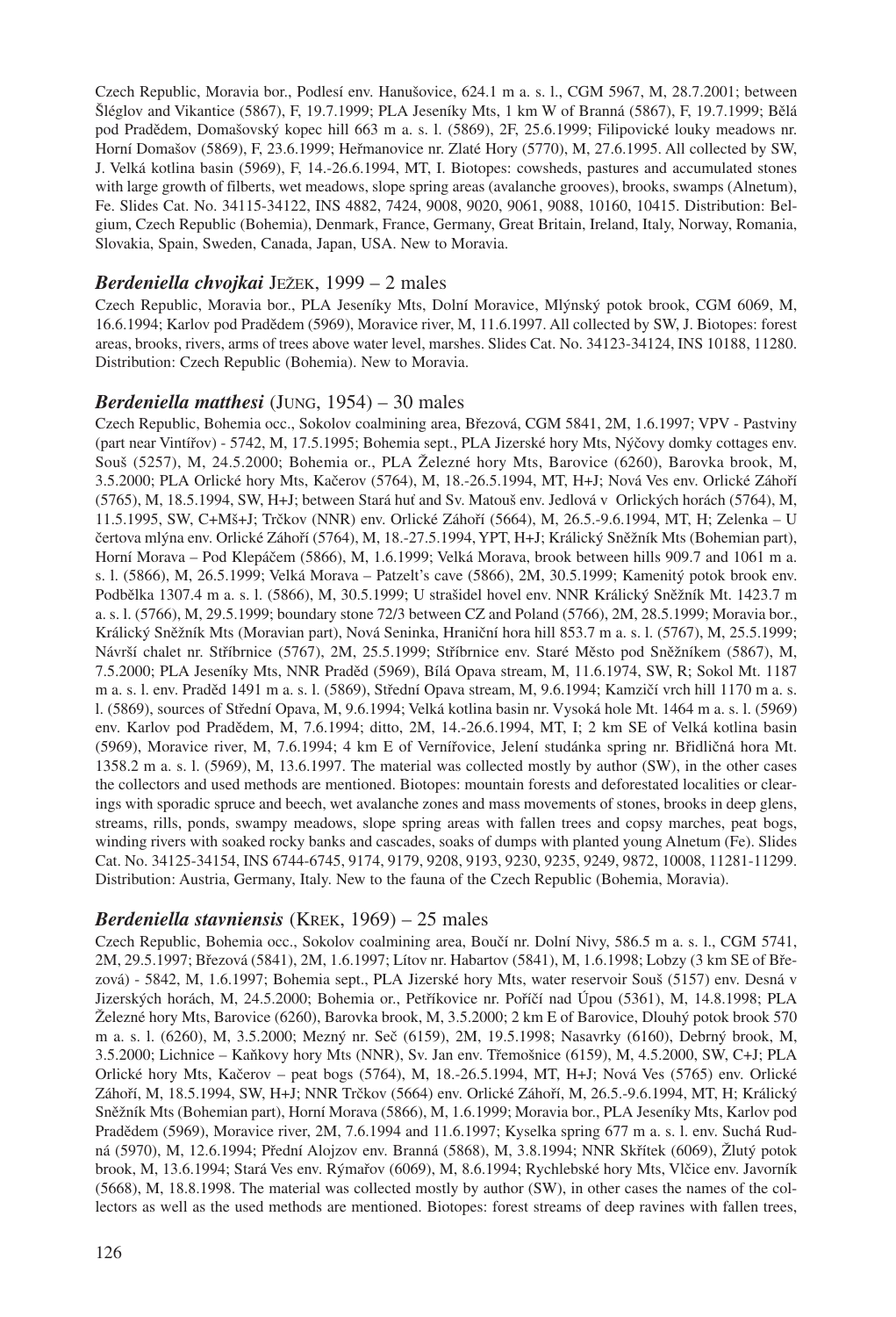brooks, rills, outflows of dams (arms of trees above water level), canals, winding rivers (banks with wet rocky walls and soaks), slope spring areas, peat bogs, marches (Alnetum), swampy meadows, water reservoirs of dumps, wet forest edges with cottages and hunting lodges, poluted water from town aglomerations. Slides Cat. No. 34155-34179, INS 6738, 6741, 6764, 6770, 8041, 8197, 9268, 9899, 9959, 9968, 9974, 10013, 10190, 11300-11311. Distribution: Austria, Bosnia and Herzegovina, France, Germany, Serbia. New to the fauna of the Czech Republic.

## *Clytocerus* **(***Boreoclytocerus***)** *dalii* (EATON, 1893) – 2 males

Czech republic, Moravia bor., Králický Sněžník Mts (Moravian part), Stříbrnice, CGM 5867, M, 25.5.1999; PLA Jeseníky Mts, Rejvíz (NNR, margin) - 5769, M, 6.5.2000. All collected by SW, J. Biotopes: mountain peat bogs (outflows), forest slope springs, swampy meadows. Slides Cat. No. 34180-34181, INS 9164, 1012. Distribution: Belgium, Denmark, Czech Republic (Bohemia), Great Britain, Hungary, Ireland, Slovakia, Slovenia. New to Moravia.

## *Clytocerus* **(***Boreoclytocerus***)** *rivosus* (TONNOIR, 1919) – 2 males

Additional unpublished details to Ježek, 1998: Czech Republic, Moravia mer., PBRU, Dolní Věstonice, CGM 7165, 2M, 4.-5.9.1997, SW, J. Biotope: blind arms of rivers, stagnant water (dustbins). Slides Cat. No. 34182- 34183, INS 6896, 7236. Distribution: Belgium, Czech Republic (Bohemia, Moravia), Denmark, France, Germany, Great Britain, Slovakia, Sweden.

## *Clytocerus* **(***Boreoclytocerus***)** *tetracorniculatus* WAGNER, 1977 – 13 males

Czech Republic, Bohemia or., PLA Železné hory Mts, Buchtovka swamps nr. Trhová Kamenice, CGM 6260, 6M, 20.5. (one specimen) and 27.7. 1998; Zlatá louka meadow env. Podmoklany (6260), 3M, 30.7.1996; Zubří 622 m a. s. l. nr. Trhová Kamenice (6260), 4M, 5.8.1996. All collected by MT, Bt. Biotopes: inundated meadows, swamps. Slides Cat. No. 34184-34196, INS 11312–11324. Distribution: Germany. New to the fauna of the Czech Republic (Bohemia).

## *Pericoma* (s. str.) *rivularis* BERDÉN, 1954 – 11 males

Czech Republic, Bohemia occ., Kaceřov env. Kynšperk nad Ohří, CGM 5841, M, 4.6.1997; Kolová env. Kynšperk nad Ohří (5841), 2M, 5.6.1997; Sokolov coalmining area, Černý Mlýn nr. Tisová (5841), M, 31.5.1998; between Loket and Staré Sedlo (5842), Ohře river, 3M, 2.6.1998; Nové Bukovany (5841) env. Sokolov, Habartovský potok, 2M, 1.6.1998 and 26.6.2002; Bohemia or., PLA Železné hory Mts, water reservoir Křižanovice env. Hradiště (6160), 2M, 26.6.2001. All collected by SW, J. Biotopes: vegetation of banks of water reservoirs, forest spring areas, rills of rocky slopes, swampy meadows, marshes, rivers, ponds of village green with poluted water, plants of black mud and mould in a vicinity of sewage factories and cottages. Slides Cat. No. 34197-34207, INS 11215, 11325-11334. Distribution: Finland, Germany, Great Britain, Ireland, Norway, Russian Far East (Primorye), Sweden. New to to the fauna of the Czech Republic (Bohemia).

## *Pericoma* (s. str.) *trifasciata* (MEIGEN, 1804) – 1 male

Czech Republic, Bohemia sept., PLA Kokořínsko, Zakšín, CGM 5452, M, 4.6.1998, SW, C. Biotope: source, rill. Slide Cat. No. 34208, INS 10950. Distribution: Austria, Belgium, Czech Republic (Moravia), Denmark, France, Germany, Great Britain, Hungary, Ireland, Italy, Norway, Slovakia, Slovenia, Spain (incl. Balaearic Islands), Sweden, Switzerland. New to Bohemia.

## *Pneumia cubitospinosa* (JUNG, 1954) comb. n. (from *Satchelliella* VAILLANT, 1979: the name was discussed by Ježek et Goutner, 1995) – 2 males

Czech Republic, Bohemia or., PLA Broumovsko, 500 m S of Koruna 769.3 m a. s. l. env. Božanov, CGM 5463, 2M, 20.5.1997, SW, J. Biotopes: rills of forest slopes. Slides Cat. No. 34209-34210, INS 11335-11336. Distribution: Bosnia, Denmark, France, Germany, Italy, Poland, Switzerland. New to the fauna of the Czech Republic (Bohemia).

*Pneumia fonticola* (SZABÓ, 1960) comb. n. (from *Satchelliella* VAILLANT, 1979) – 3 males Slovakia or., Košická Belá env. Košice, CGM 7192, M, 19.5.1980; Zlatá Baňa env. Prešov (7094), 2M, 24.5.1979. All collected by SW, J. Biotopes: forest swamps, sumps of wild beasts. Slides Cat. No. 34211-34213, INS 11337-11339. Distribution: France, Germany, Hungary, Italy. New to the fauna of Slovakia.

## *Pneumia stammeri* (JUNG, 1956) – 3 males

Czech Republic, Bohemia centr., Luka pod Medníkem, Zlatý potok brook, CGM 6152, M, 30.5.1989, Mš+T+J;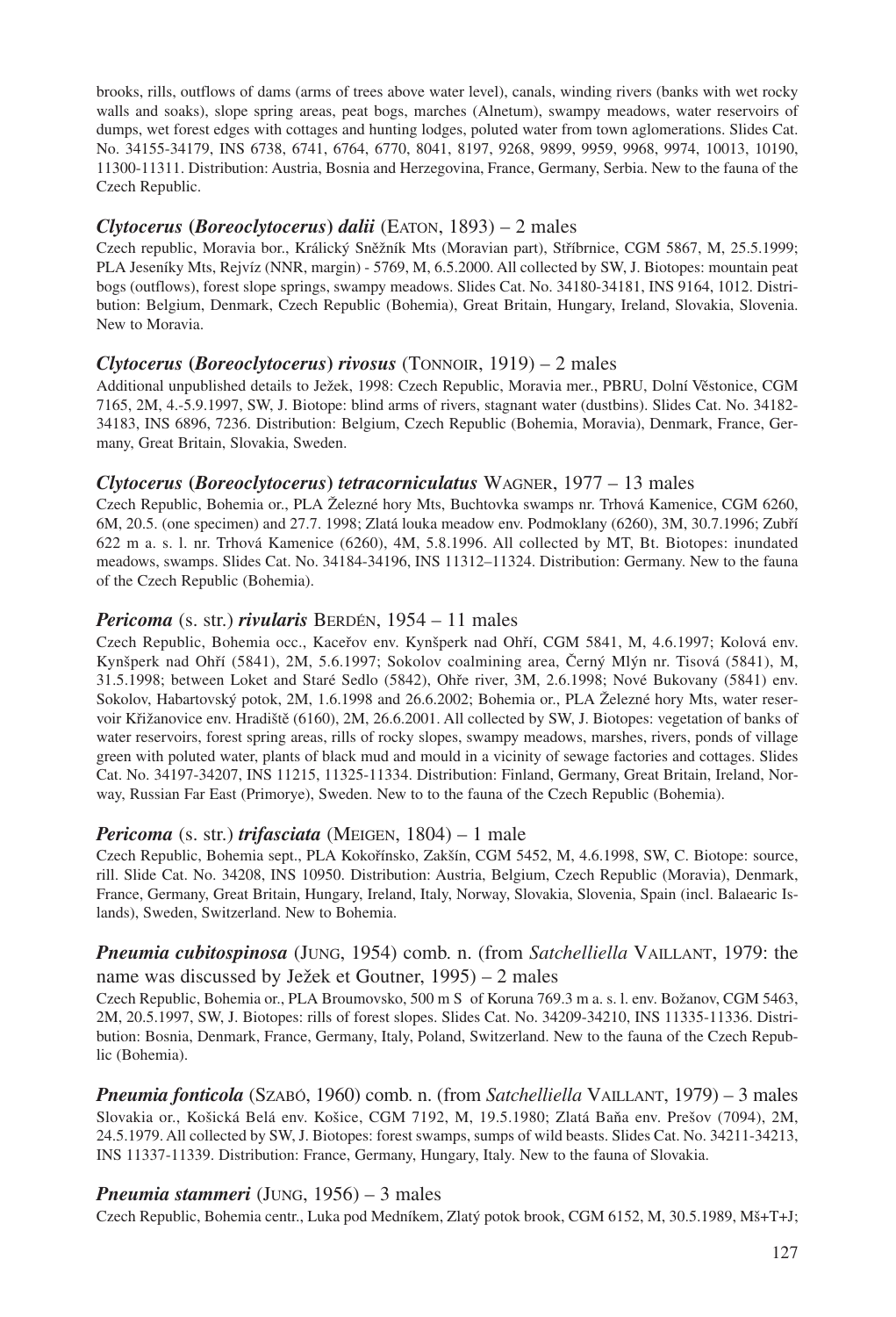Bohemia or., PLA Železné hory Mts, Krásné env. Horní Bradlo (6160), Amerika meadow, 520 m a. s. l., M, 4.5.2000, J; Podmoklany - Nový Mlýn (6260), Cerhovka brook, M, 3.5.2000, J. All collected by SW. Biotopes: forest swamps and small brooks. Slides Cat. No. 34214-34216, INS 9983, 10000, 11340. Distribution: Austria, Belgium, Bosnia, Czech Republic (Moravia), Denmark, France, Germany, Great Britain, Hungary, Norway, Slovakia, Sweden. New to Bohemia.

#### *Saraiella parva* (VAILLANT, 1963) – 13 males

Czech Republic, Bohemia or., Velká Morava - U strašidel hovel env. Králický Sněžník Mt. 1423.7 m a. s. l. (NNR), CGM 5766, M, 29.5.1999; Moravia bor., PLA Jeseníky Mts, NNR Praděd Mt. 1491 m a. s. l., Barborka chalet (5969), Bílá Opava stream, M, 12.6.1997; large waterfalls of Bílá Opava river nr. Ovčárna chalet (5969), 4M, 11.6.1974 (one specimen) and 12.6.1997; Divoký důl valley between mentioned Praděd Mt. and Divoký Kámen Mt. 1285 m a. s. l. (5969), M, 10.6.1997; Jelenka Mt. 1206 m a. s. l. (Alfredka chalet environment) - 5969, M, 13.6.1997; Karlova Studánka (5969), Bílá Opava river, M, 12.6.1997; Malý Děd Mt. 1370 m a. s. l. (Švýcárna chalet environment) - 5869, M, 10.6.1997; Velká kotlina basin env. Karlov pod Pradědem (5969), M, 11.6.1997; 2 km SE of Velká kotlina basin (5969), vicinity of Moravice stream, M, 7.6.1994; Zelené Kameny Mt. 1179 m a. s. l. (near NNR Skřítek) - 5969, M, 13.6.1994. All collected by SW, J; the specimen from 1974 was catched by R. Biotopes: mountain streams, waterfalls and cascades, forest swamps and spring areas, wells, soaks of rocky walls with pteridophyte ferns (mainly *Asplenium*), wet avalanche zones. Slides Cat. No. 34217-34229, INS 9096, 11341-11352. Distribution: France, Romania. New to the fauna of the Czech Republic (Bohemia, Moravia).

#### *Tonnoiriella sieberti* WAGNER, 1933 – 4 males

Additional unpublished details to Ježek, 1998 and 1999a: Czech Republic, Moravia mer., PBRU, Milovice, 180 m a. s. l., CGM 7166, M, 4.9.1997; Nové Mlýny (7166) env. Břeclav, 165 m a. s. l., 2M, 11.5.1983; NPP, Znojmo (7162), 290 m a. s. l., M, 5.8.1974. All collected by SW, J. Biotopes: swamps, rills, irrigation furrows of arable land, polluted water fire reservoirs. Slides Cat. No. 34230-34232, 34236, INS 11353-11355, 11358. Distribution: Albania, Czech Republic (Moravia), Greece, Macedonia, Syria.

#### *Ulomyia undulata* (TONNOIR, 1919) – 1 male

Czech Republic, Bohemia centr., PLA Kokořínsko, Ráj, Pšovka brook, CGM 5553, M, 2.6.1999, SW, C. Biotope: small flow, swamps. Slide Cat. No. 34233, INS 10871. Distribution: Austria, Belgium, France, Germany, Spain. New to the fauna of the Czech Republic (Bohemia).

### ACKNOWLEDGEMENTS

Thanks are due to the Managements of Protected Landscape Areas in the Czech Republic (Orlické hory Mts, Jeseníky Mts, Železné hory Mts, Jizerské hory Mts, Kokořínsko and Broumovsko), Pálava Biosphere Reserve of UNESCO, National Park Podyjí and to the Agency for Nature Conservation (section Pardubice) for the support of my research: namely to J. Hájek and M. Vašek (Rychnov nad Kněžnou), K. Kočí (Jeseník), F. Bárta (Nasavrky), P. Vonička (Liberec), J. Spíšek (Police nad Metují), J. Veselý and R. Prausová (Pardubice). I appreciate the help of I. Přikryl (ENKI, Vodňany) in coalmining areas of Sokolov and several collectors: R. Rozkošný, J. Vaňhara (Brno), M. Barták, P. Chvojka and J. Macek (Praha). The flies from the traps were assorted by H. Studničková, M. Mašínová, O. Žďárková (Praha) and J. Preisler (Liberec). M. Sasakawa (Hirakata – Osaka, Japan) selected the comparative Tokunaga's material for my study. I am obliged to M. Chvála (Charles University, Praha) for his critical comments. This study was elaborated with the financial support of the Ministry of culture of the Czech Republic MKOCZ99F0201.

#### REFERENCES

Andersen, T., Amundsen, E. (1997): The Siebke collection of Norwegian moth flies (Diptera: Psychodidae). – Fauna norv., B 44: 91–93.

Andersen, T., Håland, Ø. (1995): Norwegian moth flies (Diptera: Psychodidae). – Fauna norv., B 42: 125–130. Bulánková, E. (1991): Faunistical notes: Diptera; Tipulidae, Psychodidae. – Biológia, Bratislava, 46 (10): 970.

- Bulánková, E., Halgoš, J., Krno, I., Bitušík, P., Illéšová, D., Lukáš, J., Derka, T., Šporka, F. (2002): The influence of different thermal regime on the structure of coenoses of sternothermal hydrobionts in mountain streams. – Acta Zool. Univ. Comenianae, 44: 95–101.
- Draber-Moňko, A. et al. (1991): Psychodidae. In: Razowski, J. (ed.): Checklist of animals of Poland. Vol. 2, pp. 86–87.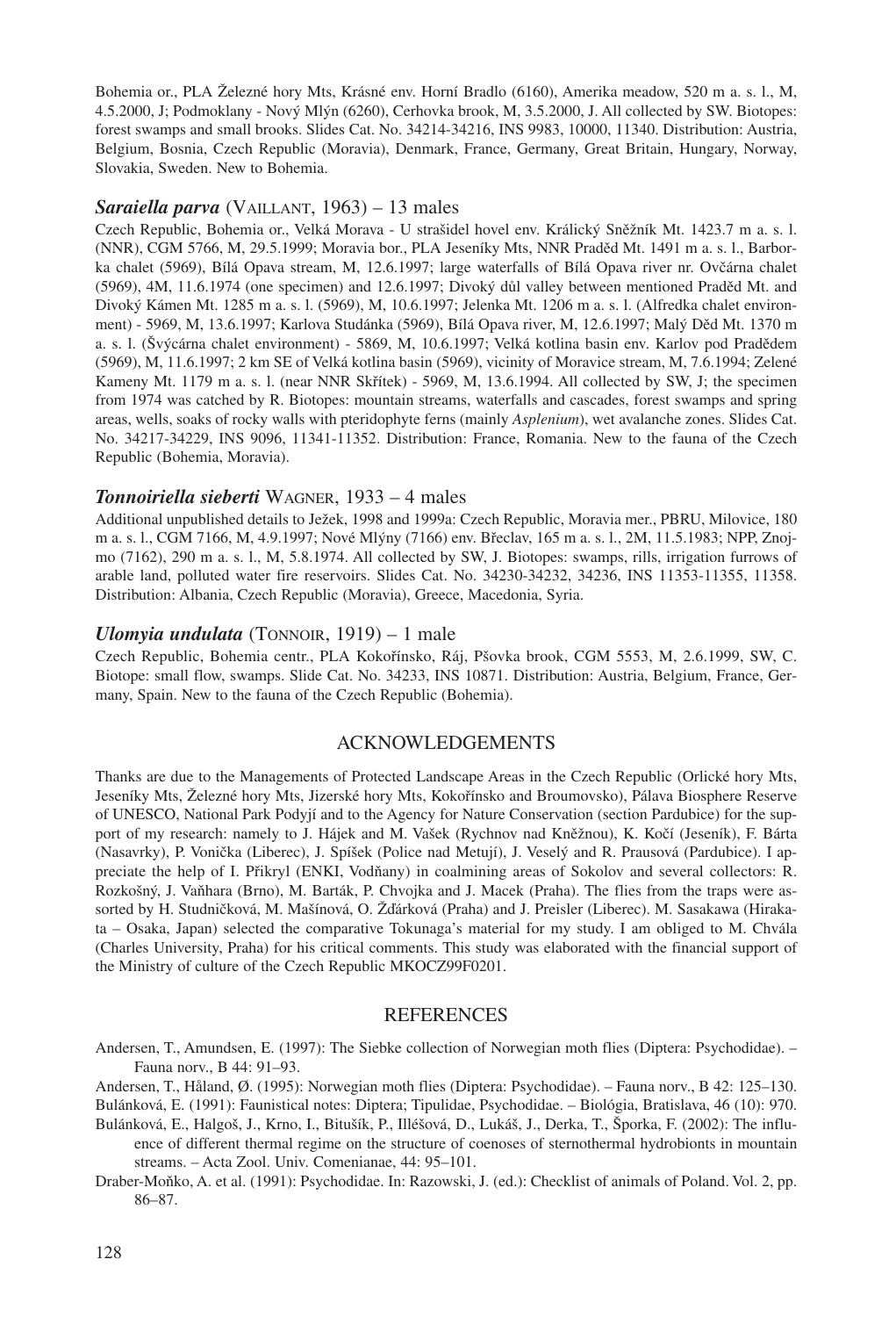- Duckhouse, D. A. (1966): Psychodidae (Diptera, Nematocera) of Southern Australia: subfamily Psychodinae. – Trans. R. ent. Soc. Lond., 118 (6): 153–220.
- Duckhouse, D. A. (1973): A catalogue of the Diptera of the Americas South of the United States. 6A Family Psychodidae, subfamilies Bruchomyiinae, Trichomyiinae, Sycoracinae and Psychodinae. São Paulo, 29 pp.
- Duckhouse, D. A. (1990): Problems in the Palaearctic moth flies and the identity and affinities of *Pericoma undulata* Tonnoir and *P. plumata* Tonn. (Diptera: Psychodidae). – Syst. Entomol., 15: 321–329.
- Helešic, J., Kubíček, F., Losos, B., Sedlák, E., Zahrádková, S. (2001): Aquatic invertebrates and hydrobiology of the Dyje (Thaya) river in National Park Podyjí. – Thayensia, Znojmo, 4: 53–65. (in Czech, Engl. summary)
- ICZN, 1999: International Code of Zoological Nomenclature, Fourth Edition. The International Trust for Zoological Nomenclature 1999 c/o The Natural History Museum – Cromwell Road – London SW7 5BD – UK, 126 pp.
- Ježek, J. (1992): Siberian moth flies (Diptera, Psychodidae) new faunistic records. Čas. Nár. Muz., Ř. přírodov., 160 (1–4): 63–64.
- Ježek, J. (1995): Occasional paper on some interesting palaearctic moth flies (Diptera, Psychodidae). In: Bitušík, P. (ed.): Dipterologica Bohemoslovaca. Vol. 7. Technical Univ., Zvolen, pp. 85–96.
- Ježek, J. (1996a): Psychodidae (Motmugjes), p. 91–93, 203. In: van Zuijlen, J. W. A., Peeters, T. M. J., van Wielink, P. S., van Eck, A.P.W. et Bouvy, E.H.M. (eds.): Brand-stof. Een inventarisatie van de entomofauna van het natuurreservaat "De Brand" in 1990. [Inventarisation of the entomofauna of the nature reserve "De Brand" in 1990.] Insektenwerkgroep KNNV – afdeling Tilburg, Nederland, 228 pp. (in Dutch)
- Ježek, J. (1996b): New faunistic records of moth flies (Diptera, Psychodidae) from the Czech Republic. Čas. Nár. Muz., Ř. přírodov., 165 (1–4): 113–120.
- Ježek, J. (1997a): Psychodidae. In: Chvála, M. (ed.): Check list of Diptera (Insecta) of the Czech and Slovak Republics. Karolinum – Charles University Press, Prague, pp. 30–32.
- Ježek, J. (1997b): New and interesting taxa of moth flies (Diptera, Psychodidae) from different moist biotopes of the palaearctic region. – Čas. Nár. Muz., Ř. přírodov., 166 (1–4): 105–122.
- Ježek, J. (1998): Psychodidae. In: Rozkošný, R., Vaňhara, J. (eds): Diptera of the Pálava Biosphere Reserve of UNESCO, I. – Folia Fac. Sci. Nat. Univ. Masaryk. Brun., Biol., 99: 71–77.
- Ježek, J. (1999a): Rare and new Palaearctic *Tonnoiriella* species (Diptera, Psychodidae). Čas. Nár. Muz., Ř. přírodov., 168 (1–4): 7–18.
- Ježek, J. (1999b): Moth flies (Diptera, Psychodidae) inhabiting wet extreme biotopes of the Sokolov open-cast coal mines and dumps, with descriptions of three new species from the western Bohemia. – Acta Mus. nat. Pragae, Ser. B, 54 (1998): 45–60.
- Ježek, J. (2002): The first account of Slovenian moth flies (Psychodidae, Diptera). Čas. Nár. Muz., Ř. přírodov., 171 (1–4): 89–116.
- Ježek, J., Barták, M. (2000): Psychodidae. In: Barták, M., Vaňhara, J. (eds): Diptera in an industrially affected region (North-Western Bohemia, Bílina and Duchcov Environs), I. – Folia Fac. Sci. Nat. Univ. Masaryk. Brun., Biol., 104: 93–100.
- Ježek, J., Goutner, V. (1995): Psychodidae (Diptera) of Greece. Acta Mus. nat. Pragae, Ser. B, 50 (1994): 107–124.
- Pruner, L., Míka, P. (1996): List of settlements in the Czech Republic with associated map field codes for faunistic grid mapping system. – Klapalekiana, 32 (Suppl.): 1–175.
- Quate, L.W. (1955): A revision of the Psychodidae (Diptera) in America north of Mexico. Univ. Calif. Publ. Ent., Berkeley, 10: 103–273.
- Rosario, F. del (1936): The American species of *Psychoda* (Diptera: Psychodidae). Philipp. J. Sci., Manila, 59: 85–148.
- Rozkošný, R., Ježek, J. (1987): A recent progress of Czechoslovak dipterology. Scr. Fac. Sci. natur. Univ. Purk. Brun., Biol. 9–10, 17: 531–537.
- Soldán, T. (1980): Problémy faunistického výzkumu a možnosti členění Československa z hlediska faunistiky vodního hmyzu. [The problems of faunistic investigation and possibilities of division of Czechoslovakia from the water insects faunistics point of view.] – Zprávy Čs. spol. entomol. při ČSAV, Praha, 16: 123–134. (in Czech, Engl. summary)
- Ševčík, J. (2001): Diptera (excluding Mycetophilidae s. str.) associated with fungi in Czech and Slovak Republics: a survey of rearing records from 1998–2000. – Acta Univ. Carol. Biol., 45: 157–168.
- Ševčík, J. (2003): Diptera associated with fungi in the Poloniny National Park (Bukovské vrchy Mts, East Slovakia). – Folia Fac. Sci. Nat. Univ. Masaryk. Brun., Biol., 107: in print.
- Tokunaga, M., Komyo, E. (1955): Japanese Psychodidae, I. *Psychoda* species. Philipp. J. Sci., Manila, 83: 307–316.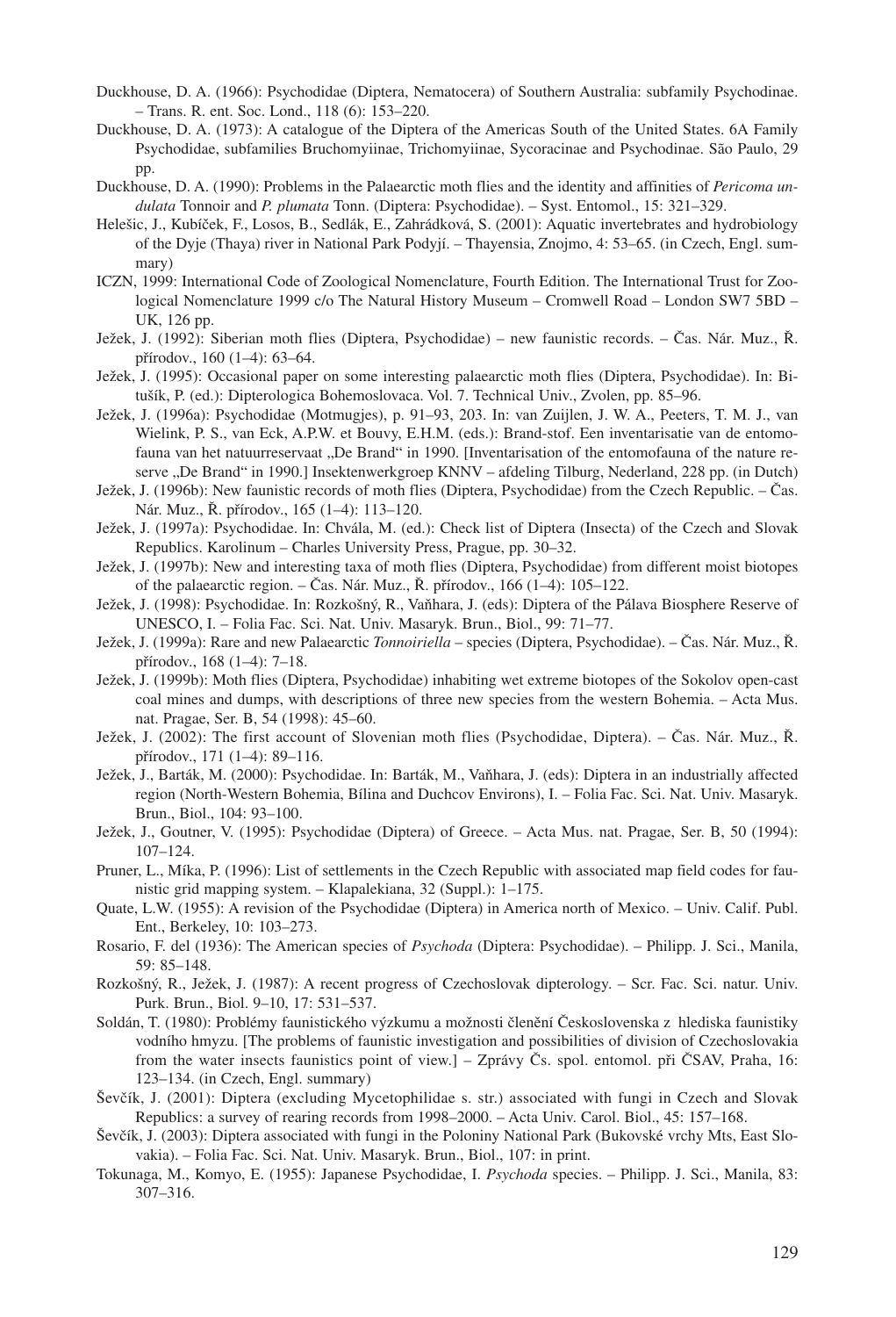Vaillant, F., Terra, L. S. W. (1987): Une *Psychoda* nouvelle du Portugal (Diptera, Psychodidae). – L'Entomologiste, 43(5): 275–279.

Wagner, R. (1990): Family Psychodidae. In: Soós, A. (ed.): Catalogue of Palaearctic Diptera. Vol. 2, Psychodidae – Chironomidae. Akadémiai Kiadó, Budapest, pp. 11–65.

Wagner, R. (1994): On a collection of Psychodidae (Diptera) from the Far East of Russia. – Studia dipterol., 1: 75–92.

Wagner, R., Lucientes, J., Báez, M. (2002): Psychodidae. In: Hjorth-Andersen, M. C.-T. (ed.): Catálogo de los Diptera de Espaňa, Portugal y Andorra (Insecta). – Monograf. S.E.A., Zaragoza, 2002: 66–68.

Withers, P. (1988): Revisionary notes on British species of *Psychoda* Latreille (Diptera, Psychodidae) including new synonyms and species new to science. – Br. J. Ent. Nat. Hist., 1: 69–76.

Withers, P. (1989): Moth flies, Diptera: Psychodidae. – Dipt. Digest, 4: 1–83.

Withers, P., O'Connor, J. P. (1992): A preliminary account of the Irish species of moth fly (Diptera: Psychodidae). – Proc. R. Ir. Acad., 92 B: 61–77.

Zelený, J. (1972): Entwurf einer Gliederung der Tschechoslowakei für Zwecke der faunistischen Forschung (mit 5 Abb.). – Zprávy Čs. spol. entomol. při ČSAV, Praha, 8: 3–16. (in Czech, Germ. summary)

## CHECK LIST OF MOTH FLIES (DIPTERA, PSYCHODIDAE) OF THE CZECH AND SLOVAK REPUBLICS 2003

## **Sycoracinae**

| Sycoracinae                     |       |                            |   | Taramormia JEŽEK, 1984                  |              |                  |        |
|---------------------------------|-------|----------------------------|---|-----------------------------------------|--------------|------------------|--------|
| Sycorax CURTIS, 1839            |       |                            |   | pulcherrima (WAGNER, 1979)              | B            |                  |        |
| bicornua KREK, 1970             | B     |                            |   | tatrica JEŽEK, 1984                     |              |                  | S      |
| popovi JEŽEK, 1990              |       | $\underline{\mathbf{M}}^+$ |   | Paramormiini                            |              |                  |        |
| silacea CURTIS, 1839            | B     | $\mathbf{M}$               | S | Paramormiina                            |              |                  |        |
| similis (MÜLLER, 1927)          | B     | M                          |   | Jungiella VAILLANT, 1972                |              |                  |        |
| slovacus HALGOŠ, 1975           |       |                            | S | sg. Jungiella s. str.                   |              |                  |        |
| tonnoiri JUNG, 1954             | B     | M                          | S | hygrophila JEŽEK, 1987                  | B            | M                |        |
|                                 |       |                            |   | soleata (WALKER, 1856)                  | B            | M                | S      |
| Trichomyiinae                   |       |                            |   | valachica (VAILLANT, 1963)              | B            | M                |        |
| Trichomyia CURTIS, 1839         |       |                            |   | sg. Psychocha JEŽEK, 1983               |              |                  |        |
| urbica CURTIS, 1839             | B     | $M^+$                      | S | acuminata (SZABÓ, 1960)                 | B            | M                | S      |
|                                 |       |                            |   | aquatica JEŽEK, 1983                    | B            |                  |        |
| Psychodinae                     |       |                            |   | laminata (SZABÓ, 1960)                  | B            | $\mathbf M$      |        |
| Mormiini                        |       |                            |   | procera KREK, 1971                      | $\mathbf{B}$ | M                |        |
| <b>Brunettiina</b>              |       |                            |   | ripicola (BELLIER, 1967)                | B            | M                |        |
| Atrichobrunettia SATCHELL, 1953 |       |                            |   | sg. Psychogella JEŽEK, 1984             |              |                  |        |
| sg. Mirousiella VAILLANT, 1974  |       |                            |   | bohemica JEŽEK, 1979                    | B            |                  |        |
| graeca JEŽEK et GOUTNER, 1993   |       | $M^+$                      |   | inundationum JEŽEK, 1995                | B            |                  |        |
| ionica WAGNER, 1984             |       | $M^+$                      |   | Lepiseodina ENDERLEIN, 1936             |              |                  |        |
| Mormiina                        |       |                            |   | tristis (MEIGEN, 1830)                  | B            | $M^+$            |        |
| Jovamormia JEŽEK, 1983          |       |                            |   | Panimerus EATON, 1913                   |              |                  |        |
| caliginosa (EATON, 1893)        |       | M                          |   | albifacies (TONNOIR, 1919)              | B            |                  |        |
| Katamormia JEŽEK, 1984          |       |                            |   | denticulatus KREK, 1971                 | B            | M                |        |
| strobli JEŽEK, 1986             | $B^+$ |                            |   | goetghebueri (TONNOIR, 1919)            | $B^+$        | M                |        |
| Lepimormia ENDERLEIN, 1936      |       |                            |   | kreki VAILLANT, 1972                    | B            |                  |        |
| palposa (TONNOIR, 1919)         |       |                            | S | maynei (TONNOIR, 1920)                  | B            |                  |        |
| Oomormia JEŽEK, 1984            |       |                            |   | notabilis (EATON, 1893)                 | B            | M                | S      |
| andrenipes (STROBL, 1910)       | B     |                            | S | verneysicus VAILLANT, 1972              | B            |                  |        |
| Promormia JEŽEK, 1983           |       |                            |   | Parajungiella VAILLANT, 1972            |              |                  |        |
| eatoni (TONNOIR, 1940)          | B     | M                          |   | consors (EATON, 1893)                   | B            | M                | S      |
| silesiensis JEŽEK, 1983         |       | M                          |   | $\Box$ ellisi (WITHERS, 1987)           | B            |                  |        |
| Psychomormia JEŽEK, 1983        |       |                            |   |                                         | B            | $\mathbf M$<br>M | S<br>S |
| incerta (EATON, 1893)           | B     | M                          |   | longicornis (TONNOIR, 1919)             | $B^+$        |                  |        |
|                                 | B     |                            |   | prikryli JEŽEK, 1999                    | B            | M                |        |
| vaillanti (WAGNER, 1977)        |       |                            |   | $\Box$ pseudolongicornis (WAGNER, 1975) |              | $\mathbf{M}$     | S      |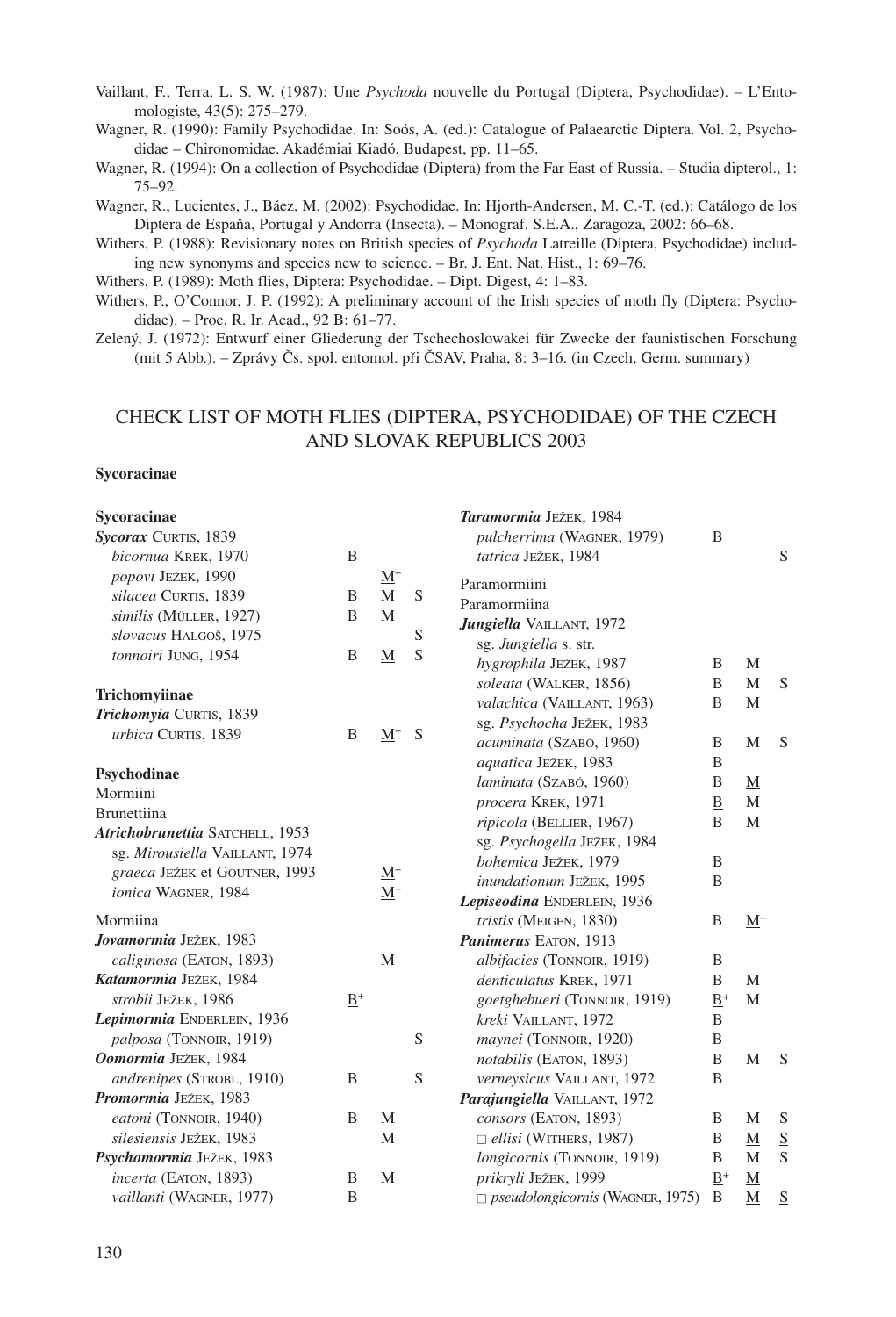| $\Box$ serbica (KREK, 1985)           | B                       |                | $\underline{S}$   | $\triangle$ crassipennis TONNOIR, 1940             | $\overline{\mathbf{B}}$    |                          |                  |
|---------------------------------------|-------------------------|----------------|-------------------|----------------------------------------------------|----------------------------|--------------------------|------------------|
| Paramormia ENDERLEIN, 1935            |                         |                |                   | phalaenoides (LINNÉ, 1758)                         | B                          | М                        | S                |
| sg. Duckhousiella VAILLANT, 1972      |                         |                |                   | uniformata HASEMAN, 1907                           | B                          | М                        |                  |
| △ cornuta NIELSEN, 1964               | $\overline{\mathbf{B}}$ |                |                   | Psychodocha JEŽEK, 1984                            |                            |                          |                  |
| ustulata (WALKER, 1856)               | B                       | М              | S                 | cinerea (BANKS, 1894)                              | В                          | М                        | S                |
| sg. Paramormia s. str.                |                         |                |                   | △ elegans (KINCAID, 1897)                          | Β                          |                          |                  |
| polyascoidea (KREK, 1971)             | B                       | Μ              | S                 | gemina (EATON, 1904)                               | B                          | М                        | S                |
| Peripsychoda ENDERLEIN, 1935          |                         |                |                   | $\triangle$ <i>itoco</i> (TOKUNAGA et KOMYO, 1955) | $_{\rm B}$                 | <u>M</u>                 |                  |
| auriculata (CURTIS, 1839)             | B                       | Μ              | S                 | Psychodula JEŽEK, 1984                             |                            |                          |                  |
| fusca (MACQUART, 1826)                | В                       | Μ              |                   | minuta (BANKS, 1894)                               | B                          | М                        | S                |
| Psycmera JEŽEK, 1984                  |                         |                |                   | Psychomora JEŽEK, 1984                             |                            |                          |                  |
| integella (JUNG, 1956)                | B                       | Μ              | S                 | trinodulosa (TONNOIR, 1922)                        | В                          | М                        | S                |
| Sciria ENDERLEIN, 1935                |                         |                |                   | vanharai JEŽEK, 1995                               | В                          | М                        | $S^+$            |
| advena (EATON, 1893)                  | $B^+$                   | $\rm M^+$      |                   | Tinearia SCHELLENBERG, 1803                        |                            |                          |                  |
| Telmatoscopus EATON, 1904             |                         |                |                   | alternata (SAY, 1824)                              | В                          | М                        | S                |
| britteni Tonnoir, 1940                | B                       |                |                   | lativentris (BERDÉN, 1952)                         | B                          | М                        | S                |
| △ carpathicus JEŽEK, 1988             |                         | <u>M</u>       | S                 | Ypsydocha JEŽEK, 1984                              |                            |                          |                  |
| carthusianus (VAILLANT, 1972)         | В                       | <u>M</u>       |                   | setigera (TONNOIR, 1922)                           | B                          | <u>M</u>                 | S                |
| gressicus (VAILLANT, 1972)            | B                       | М              |                   |                                                    |                            |                          |                  |
| hajeki JEŽEK, 1997                    | $B^+$                   |                |                   | Pericomini                                         |                            |                          |                  |
| $\triangle$ labeculosus (EATON, 1893) |                         | <u>M</u>       |                   | Berdeniella VAILLANT, 1976                         |                            |                          |                  |
|                                       |                         |                |                   | chvojkai JEŽEK, 1999                               | $\underline{\mathbf{B}}^+$ | $\underline{\mathrm{M}}$ |                  |
| Trichopsychodina                      |                         |                |                   | helvetica (SARĀ, 1957)                             |                            | М                        | $\overline{z}$ . |
| Feuerborniella VAILLANT, 1971         |                         |                |                   | <i>illiesi</i> WAGNER, 1973                        |                            |                          | $S^{\bullet}$    |
| obscura (TONNOIR, 1919)               | B                       | М              |                   | manicata (TONNOIR, 1920)                           | В                          | М                        | S                |
| Philosepedon EATON, 1904              |                         |                |                   | $\triangle$ matthesi (JUNG, 1954)                  | $_{\rm B}$                 | <u>M</u>                 |                  |
| austriacum VAILLANT, 1974             | В                       | $\rm M^+$      | S                 | $\triangle$ stavniensis (KREK, 1969)               | Β                          | <u>M</u>                 |                  |
| balkanicum KREK, 1971                 | B                       | М              | S                 | unispinosa (TONNOIR, 1919)                         | B                          | М                        | S                |
| hrudkai JEŽEK, 1999                   | $B^+$                   | M              |                   | vimmeri JEŽEK, 1995                                | B                          | M                        |                  |
| humerale (MEIGEN, 1818)               | B                       | М              | S                 | Clytocerus EATON, 1904                             |                            |                          |                  |
| kowarzi JEŽEK, 1995                   | B                       |                |                   | sg. Boreoclytocerus DUCKHOUSE, 1978                |                            |                          |                  |
| nickerli JEŽEK, 1995                  | B                       |                |                   | dalii (EATON, 1893)                                | B                          |                          |                  |
| pragense JEŽEK, 1995                  | B                       |                |                   | ocellaris (MEIGEN, 1804)                           | B                          | <u>M</u><br>М            | S<br>S           |
| <b>Threticus EATON, 1904</b>          |                         |                |                   | rivosus (TONNOIR, 1919)                            | B                          |                          | S                |
| $\triangle$ arvernicus VAILLANT, 1972 |                         | <u>M</u>       |                   |                                                    |                            | $M^+$                    |                  |
| balkaneoalpinus KREK, 1972            |                         |                | S                 | $\triangle$ tetracorniculatus WAGNER, 1977         | B                          |                          |                  |
| incurvus KREK, 1972                   | $_{\rm B}$              | М              | S                 | Parabazarella VAILLANT, 1983                       |                            |                          |                  |
| lucifugus (WALKER, 1856)              | B                       | Μ              | S                 | subneglecta (TONNOIR, 1922)                        | B                          | М                        | S                |
| negrobovi VAILLANT, 1972              |                         |                | S                 | Pericoma WALKER, 1856                              |                            |                          |                  |
| silvaticus JEŽEK, 1985                | B                       | М              | S                 | sg. Pachypericoma VAILLANT, 1978                   |                            |                          |                  |
| Trichopsychoda TONNOIR, 1922          |                         |                |                   | blandula EATON, 1893                               | B                          | М                        | S                |
| hirtella (TONNOIR, 1919)              | B                       | М              | S                 | fallax EATON, 1893                                 | B                          | М                        |                  |
|                                       |                         |                |                   | sg. Pericoma s. str.                               |                            |                          |                  |
| Psychodini                            |                         |                |                   | calcilega FEUERBORN, 1923                          | B                          |                          | S                |
| Chodopsycha JEŽEK, 1984               |                         |                |                   | diversa TONNOIR, 1919                              |                            | М.                       |                  |
| buxtoni (WITHERS, 1988)               |                         | $\mathbf{M}^+$ | $\underline{S}^+$ | exquisita EATON, 1893                              | $B^+$                      |                          |                  |
| lobata (TONNOIR, 1940)                | В                       | M              | S                 | pseudoexquisita TONNOIR, 1940                      | B                          | М                        | S                |
| Copropsychoda VAILLANT, 1971          |                         |                |                   | $\triangle$ rivularis BERDÉN, 1954                 | ₿                          |                          |                  |
| brevicornis (TONNOIR, 1940)           | B                       | M              | S                 | tatrica SZABÓ, 1960                                |                            |                          | S                |
| Logima EATON, 1904                    |                         |                |                   | tonnoiri VAILLANT, 1978                            |                            |                          | S                |
| albipennis (ZETTERSTEDT, 1850)        | B                       | Μ              | S                 | trifasciata (MEIGEN, 1804)                         | $\overline{\mathbf{B}}$    | М                        | $\mathbf S$      |
| erminea (EATON, 1893)                 | B                       | M              | $\mathbf S$       | Pneumia ENDERLEIN, 1935                            |                            |                          |                  |
| satchelli (QUATE, 1955)               | B                       | Μ              | $\mathbf S$       | canescens (MEIGEN, 1804)                           | B                          | М                        | S                |
| $\triangle$ sigma (KINCAID, 1899)     | $\overline{\mathbf{B}}$ |                |                   | crispi (FREEMAN, 1953)                             | B                          | М                        |                  |
| zetterstedti JEŽEK, 1983              | B                       | Μ              | S                 | $\triangle$ cubitospinosa (JUNG, 1954)             | B                          |                          |                  |
| Psycha JEŽEK, 1984                    |                         |                |                   | $\Box$ fonticola (SZABÓ, 1960)                     |                            |                          | $\overline{2}$   |
| grisescens (TONNOIR, 1922)            | B                       | М              | S                 | gracilis gracilis (EATON, 1893)                    | B                          | Μ                        |                  |
| Psychoda LATREILLE, 1796              |                         |                |                   | mutua (EATON, 1893)                                | B                          | М                        | S                |